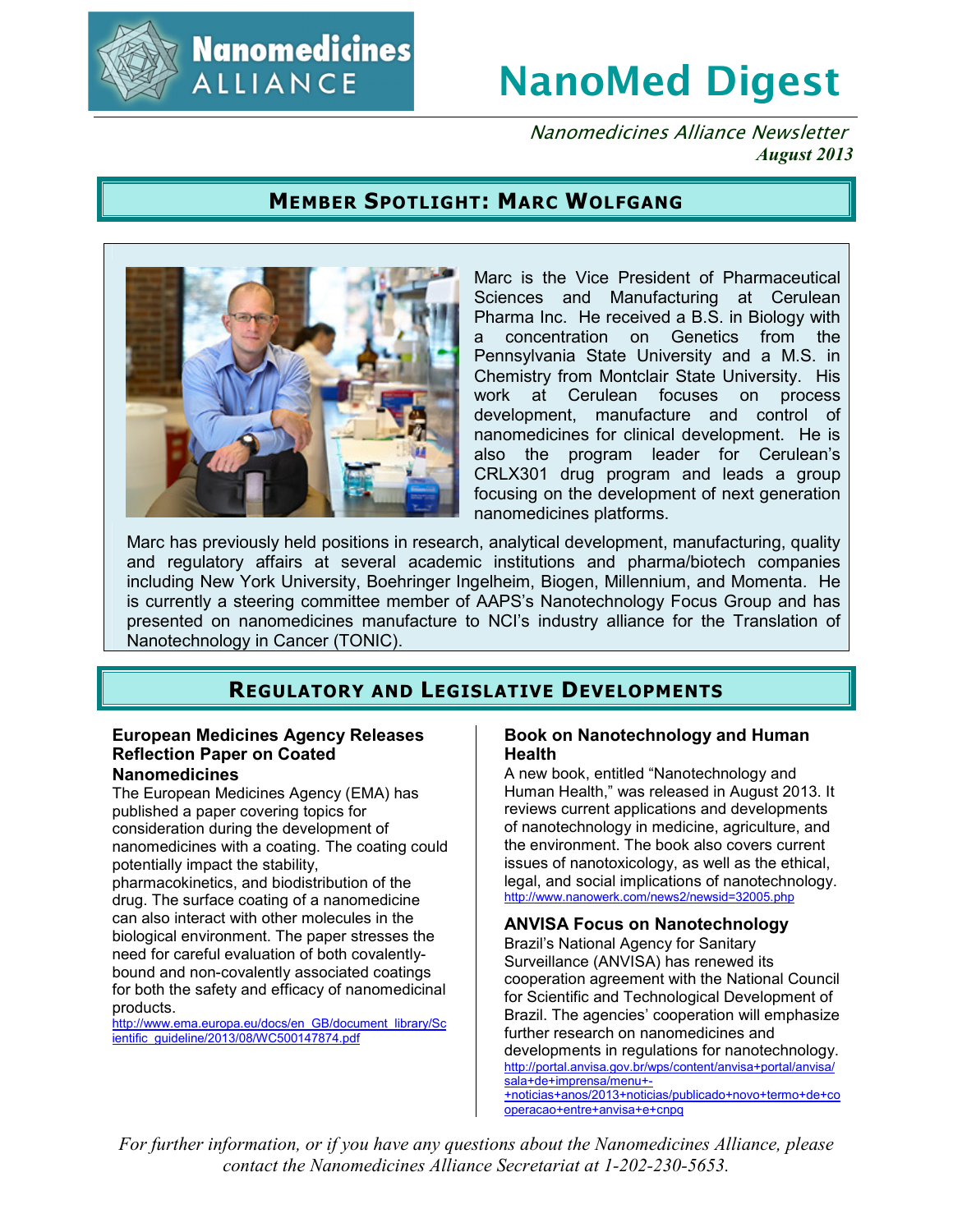# **REVIEWS AND OTHER PUBLICATIONS OF INTEREST**

**Nanosized Aspirin-Arg-Gly-Asp-Val: Delivery of Aspirin to Thrombus by the Target Carrier Arg-Gly-Asp-Val Tetrapeptide.** ACS Nano, August 2013. Shaoming Jin, Yaonan Wang, Haimei Zhu, Yuji Wang, Shurui Zhao, Ming Zhao, Jiawang Liu, Jianhui Wu, Wen Gao, and Shigi Peng.

http://pubs.acs.org/doi/abs/10.1021/nn402171v

#### **Mechanisms of hyperthermia in magnetic**

**nanoparticles.** IOP Science, Journal of Physics D: Applied Physics, August 2013, Vol. 46, No. 31. G. Vallejo-Fernandez, O. Whear, A.G. Roca, S. Hussain, J. Timmis, V. Patel, K. O'Grady. http://iopscience.iop.org/0022-3727/46/31/312001/

#### **Efficiency of siRNA delivery by lipid nanoparticles is limited by endocytic**

**recycling.** Nature Biotechnology, 2013, Vol. 31, pp. 653-658. Gaurav Sahay, William Querbes, Christopher Alabi, Ahmed Eltoukhy, Sovan Sarkar, Christopher Zurenko, Emmanouil Karagiannis, Kevin Love, Delai Chen, Roberto Zoncu, Yosef Buganim, Avi Schroeder, Robert Langer, Daniel G Anderson.

http://www.nature.com/nbt/journal/v31/n7/full/nbt.2614.html

#### **Label-Free Detection of Single Protein Using a Nanoplasmonic-Photonic Hybrid**

**Microcavity.** Nano Letters, 2013, Vol. 13, No. 7, pp. 3347-3351. Venkata R. Dantham, Stephen Holler, Curtis Barbre, David Keng, Vasily Kolchenko, Stephen Arnold. http://pubs.acs.org/doi/abs/10.1021/nl401633y

#### **Development of an Automated High-Throughput Screening Procedure for Nanomaterials Genotoxicity Assessment.**

Safe Work Australia, 2013. Nico Voelcker, Michael Fenech, Giuseppe Vecchio, Emily Anglin, Barbara Sanderson, Clare Cooksley, Martin Sweetman, Josefine Splinter, Howard Morris.

http://www.safeworkaustralia.gov.au/sites/SWA/about/Public ations/Documents/789/Rapid-tox-research-report.pdf

**Skin Dendritic Cell Targeting via Microneedle Arrays Laden with Antigen-Encapsulated Poly-d,l-lactide-co-Glycolide Nanoparticles Induces Efficient Antitumor and Antiviral Immune Responses.** ACS Nano, 2013, Vol. 7, No. 3, pp. 2042-2055. Marija Zaric, Oksana Lyubomska, Olivier Touzelet, Candice Poux, Sharifah Al-Zahrani, Francois Fay, Leah Wallace, Dorothea Terhorst, Bernard Malissen,

Sandrine Henri, Ultan F. Power, Christopher J. Scott, Ryan F. Donnelly, Adrien Kissenpfennig. http://pubs.acs.org/doi/abs/10.1021/nn304235j

**Bone-Crack Detection, Targeting, and Repair Using Ion Gradients.** Angewandte Chemie, August 2013. Vinita Yadav, Jonathan D. Freedman, Mark Grinstaff, Ayusman Sen. http://onlinelibrary.wiley.com/doi/10.1002/anie.201305759/ab stract;jsessionid=D0C6EAF4A86537FE75077FF0F0B5F02F .d02t01

**Tuning self-assembly of hybrid PLA-P(MA-POSS) block copolymers in solution via stereocomplexation.** Polymer Chemistry, 2013, Issue 4, pp. 1250-1259. Beng H. Tan, Hazrat Hussain, Yew W. Leong, Ting T. Lin, Weng W. Tjiu, Chaobin He.

http://pubs.rsc.org/en/Content/ArticleLanding/2013/PY/c2py2 0823g#!divAbstract

#### **Emergent Properties of Nanosensor Arrays: Applications for Monitoring IgG Affinity Distributions, Weakly Affined Hypermannosylation, and Colony Selection for Biomanufacturing.** ACS Nano, August 2013. Nigel F. Reuel, Brittany Grassbaugh, Sebastian Kruss, J. Zachary Mundy, Cary Opel, Adebola O. Ogunniyi, Kamal Egodage, Ramon Wahl, Bernhard Helk, Jingqing Zhang, Z. Ilke Kalcioglu, Kevin Tvrdy, Darin O. Bellisario, Bin Mu, Steven S. Blake, Krystyn J. Van Vliet, J. Christopher Love, Karl Dane Wittrup, Michael S. Strano.

http://pubs.acs.org/doi/abs/10.1021/nn403215e

**Ex Vivo Programming of Dendritic Cells by Mitochondria-Targeted Nanoparticles to Produce Interferon-Gamma for Cancer Immunotherapy.** ACS Nano, 2013, Vol. 7, No. 8, pp. 7392 – 7402. Sean Marrache, Smanla Tundup, Donald A. Harn, Shanta Dhar. http://pubs.acs.org/doi/abs/10.1021/nn403158n

**Polymalic acid nanobioconjugate for simultaneous immunostimulation and inhibition of tumor growth in HER2/neupositive breast cancer.** Journal of Controlled Release, 2013. Hui Ding, Gustavo Helguera, José A. Rodríguez, Janet Markman, Rosendo Luria-Pérez, Pallavi Gangalum, Jose Portilla-Arias, Satoshi Inoue, Tracy R. Daniels-Wells, Keith Black, Eggehard Holler, Manuel L. Penichet, Julia Y. Ljubimova.

http://www.sciencedirect.com/science/article/pii/S016836591 3003350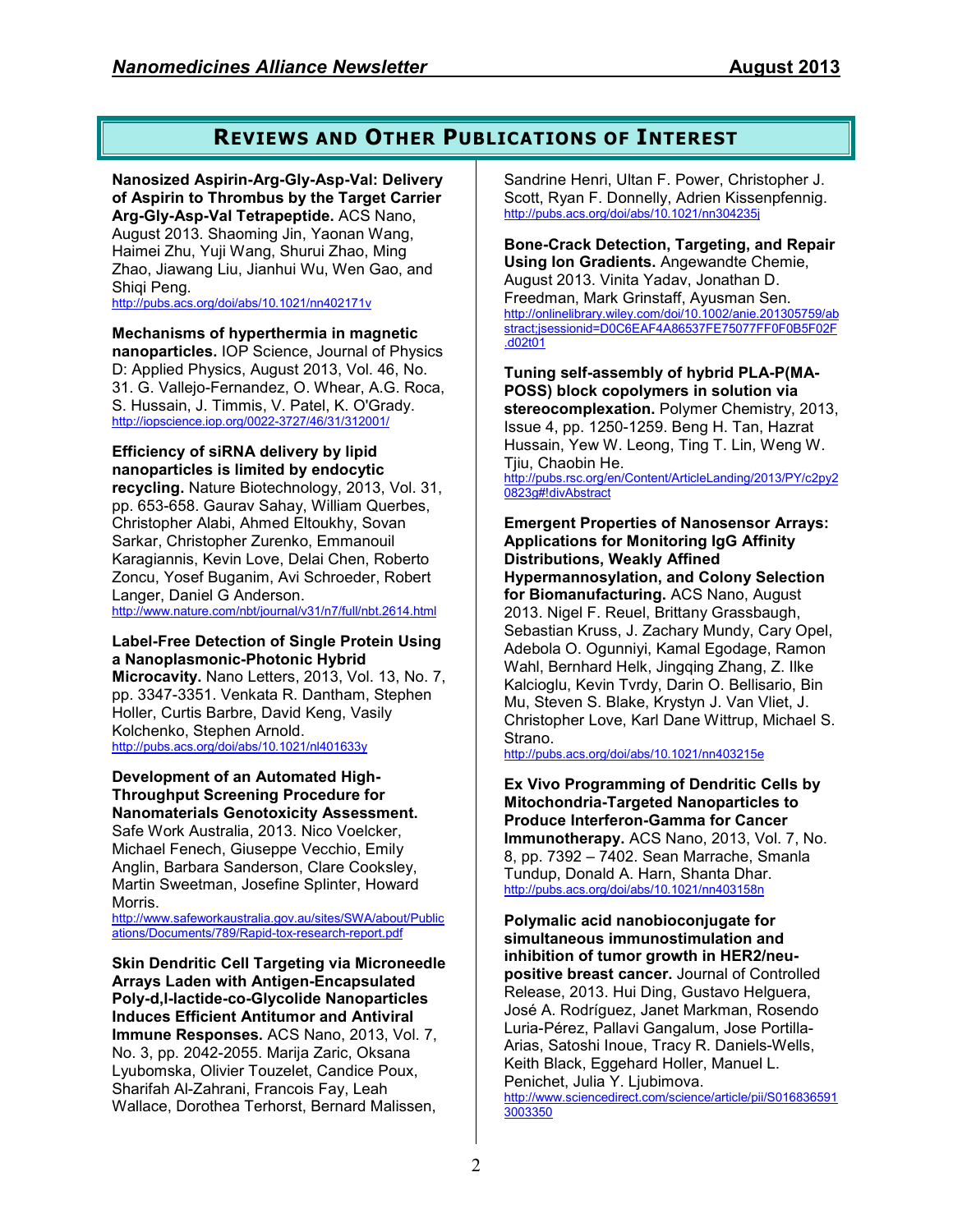**Using Temperature-Sensitive Smart Polymers to Regulate DNA-Mediated Nanoassembly and Encoded Nanocarrier Drug Release.** ACS Nano, 2013, Vol. 7, No. 8, pp. 7011-7020. Kristen L. Hamner, Colleen M. Alexander, Kaitlin Coopersmith, David Reishofer, Christina Provenza, Mathew M. Maye. http://pubs.acs.org/doi/abs/10.1021/nn402214e

## **CONFERENCES AND WORKSHOPS**

#### **NanoForum, September 18-20, 2013, Rome Italy**

**Nanomedicines** Nanotoxicology http://www.nanoforum.it/convegno/conference

#### **ETP Nanomedicine General Assembly 2013, October 1-2, 2013, Grenoble, France**

Regulatory Future of Nanomedicines Nanodiagnostics **Nanotherapeutics** Regenerative Medicine Toxicology & Characterization Clinical Interface http://www.etp-nanomedicine.eu/public/news-

events/events/etp-nanomedicine-general-assembly-2013

**Term Stem 2013, October 10-12, 2013, Porto, Portugal** 

Tissue Engineering Regenerative Medicine http://www.termstem.org/

#### **Pharmaceutical Nanotechnology Congregation 2013, October 15-16, 2013, London, UK**

**Manufacturing** Applications Regulatory Considerations Nanotechnology in Healthcare http://www.etp-nanomedicine.eu/public/newsevents/events/pharmaceutical-nanotechnology-

congregation-2013

### **Nanocon 2013, October 16-18, 2013, Brno, Czech Republic**

Bionanotechnology Antibacterial materials Molecular analysis Anti-tumor therapy Targeted drug transport Tissue engineering Nano-implants http://www.nanocon.eu/en/

**6th International Symposium on Nanotechnology, Occupational and** 

#### **Biomolecular robotics for**

**chemomechanically driven guest delivery fuelled by intracellular ATP.** Nature Chemistry, 2013, Vol. 5, pp. 613-620. Shuvendu Biswas, Kazushi Kinbara, Tatsuya Niwa, Hideki Taguchi, Noriyuki Ishii, Sumiyo Watanabe, Kanjiro Miyata, Kazunori Kataoka, Takuzo Aida.

http://www.nature.com/nchem/journal/v5/n7/full/nchem.1681. html

## **Environmental Health, October 28-31, 2013, Nagoya, Japan**

Nanomaterial processing and characterization Health effects and toxicity ADME Environmental toxicity Risk assessment and management http://square.umin.ac.jp/nanoeh6/index.html

## **Carbon-Based Nano-Materials and Devices,**

**November 3-8, 2013, Hualien, Taiwan**  Synthesis of carbon-based nanomaterials Characterization and processing of carbonbased nanomaterials Devices and Applications of carbon-based nanomaterials Multiscale modeling and computation

http://www.engconfintl.org/13ap.html

#### **2013 AAPS Annual Meeting Short Course #2: Quality Control of Nano Particulate Drugs: Manufacturing, Characterization, and Regulatory Considerations, November 10, 2013, San Antonio, Texas, USA**

Manufacturing Methods Regulatory Perspectives Physical/Chemical Stability Standards Development

http://www.nxtbook.com/nxtbooks/aaps/annualmeeting2013 preprogram/#/114

## **Nanomedicines: Addressing the Scientific and Regulatory Gap, November 21, 2013, New York, NY, USA**

Regulatory Challenges Characterization **Nanosimilars** http://www.nyas.org/Events/Detail.aspx?cid=21bd8d58- 3e14-4748-8ef9-5d7626031635

**NanoBIG: Nanotechnology in Healthcare, December 5-6, 2013, San Diego, CA, USA Nanocomposites** Medical devices Preventive healthcare applications http://www.tcbi.org/files/brochures/nanoBIGSanDiegoInform ation.pdf